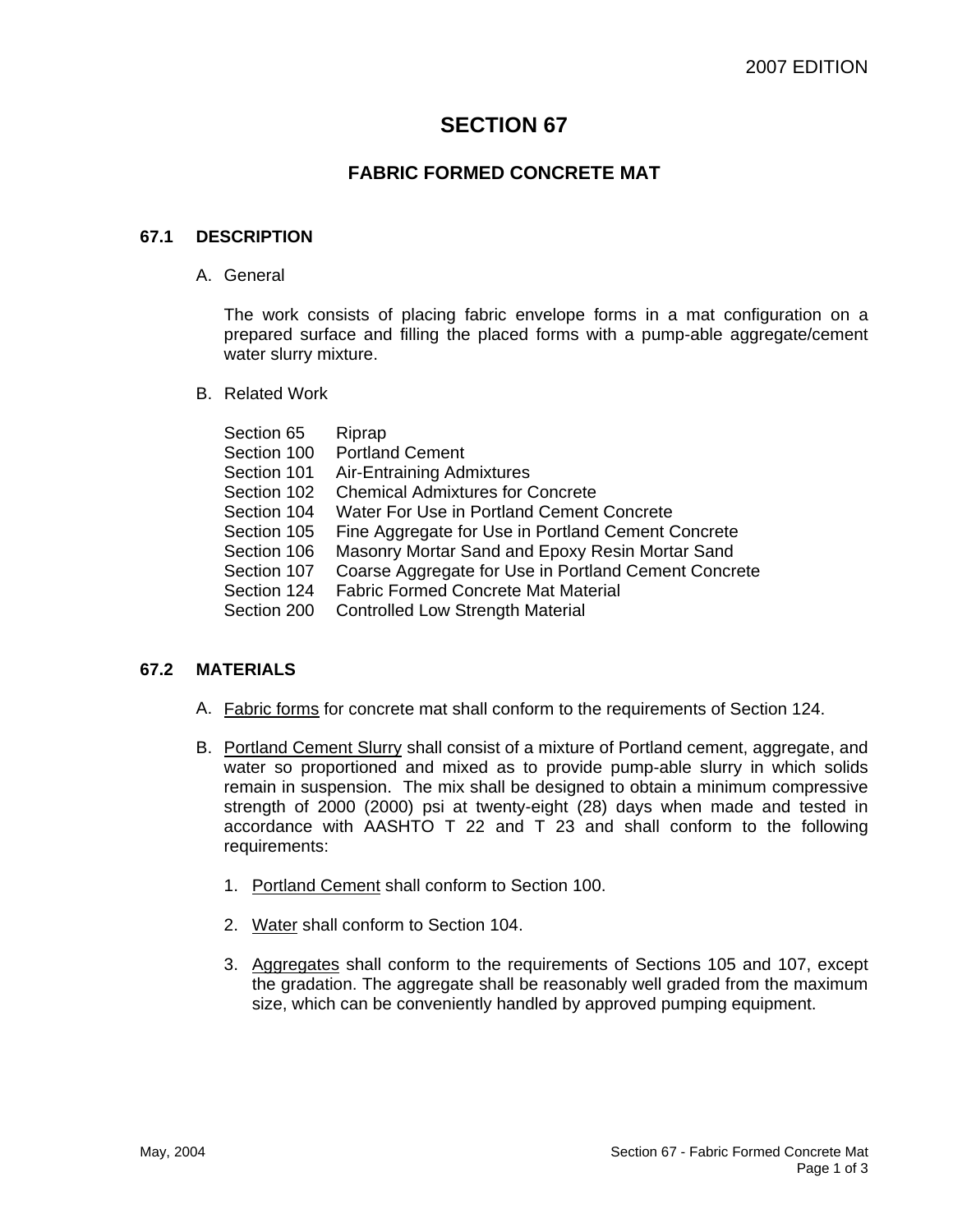## **67.3 CONSTRUCTION EQUIPMENT**

The Portland Cement Slurry sampled at the outlet of the injection hose shall contain six and five-tenths (6.5) plus or minus one and five-tenths (1.5) percent, entrained air.

The addition of slurry fluidifier or other admixtures will require approval of the Engineer.

Areas to receive erosion protection shall be prepared in conformance with Section 65. Fabric formed concrete mat construction shall conform to the following requirements:

- A. The Contractor shall submit a description of materials to be used in the proposed method of operations and furnish records and data to demonstrate that the finished mat will meet the quality and properties required.
- B. The fabric envelope forms shall be positioned over the surface as shown on the plans or as directed by the Engineer. Where required, adjacent fabric panels shall be joined by field sewing the two (2) layers separately, edge to edge, to provide a monolithic fabric form. Un-sewn lapped joints or simple butted joints shall not be permitted.
- C. Fabric formed concrete mat shall not be constructed when the ground is frozen. The concrete mat shall be maintained at a temperature above thirty-two (32) degrees F. until it has attained a compressive strength of one thousand five hundred (1500) psi when tested in accordance with SD 409.
- D. Material for slurry shall be measured into the mix by volume or weight. The quantity of water shall be adequate to produce a pump-able consistency. Mixing shall not be less than one (1) minute. The slurry shall be continuously agitated prior to injection. At temperatures below seventy (70°) degrees F., the slurry may be held in the mixer or agitator a maximum of two (2) hours and for a maximum of one and one-half (1 1/2) hours at higher temperatures. If there is an interruption in pumping, the slurry shall be re-circulated through the mixer drum or agitator.

Only approved mixing and pumping equipment shall be used in preparation and handling of the slurry. Before mixer, agitator, and pumping equipment are used, oil or other rust inhibitors shall be removed from surfaces, which will be in contact with the slurry.

Slurry shall be injected into the forms in the sequence and through insert points spaced as provided. Slurry may be injected through injection hoses placed within the fabric envelope. The distance between the point of discharge from the hose to the end of panel or the edge of the fully injected portion of the panel shall not exceed the plans-provided maximum distance between injection points.